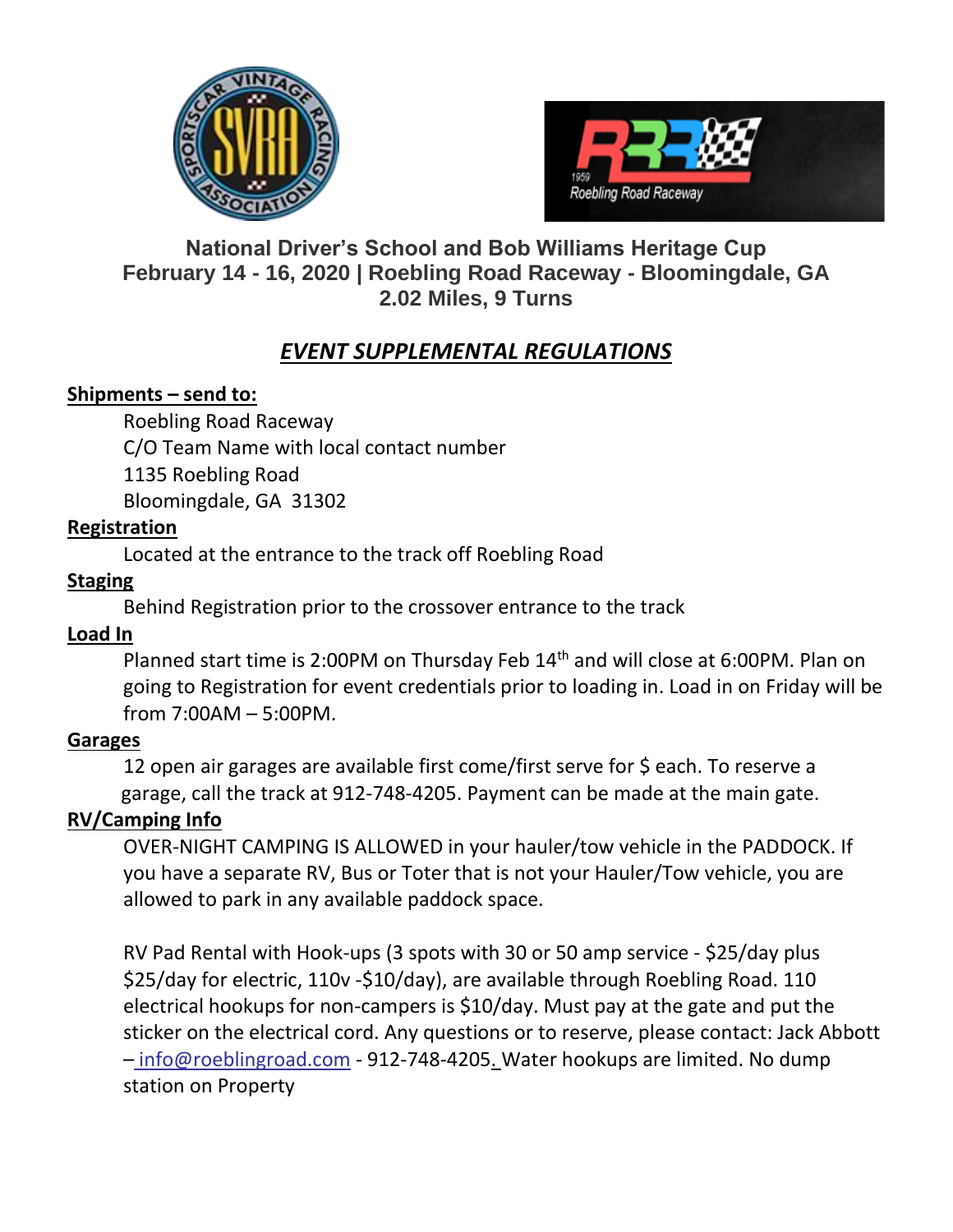Tent camping permitted for \$10/day. Camp fires of any type are not permitted. Men's and Women's showers are located at Turn 5 and behind the concession stand.

### **Tech**

On the right as you crossover the track into the Paddock. Look for the SVRA trailer.

### **Driver's School Classroom**

Classroom sessions will be in the garage toward the end of the main paddock entrance road – signs will mark the location.

### **Driver Meetings**

Inside the tech shed – see schedule for times

### **Track Walk**

Friday night from 5:00PM – 6:00PM

### **Grid**

On the right when you enter the paddock, just past Tech. Grid entrance is from the paddock road behind the gridding area

### **Timing and Scoring/Transponders**

Located on the  $2<sup>nd</sup>$  floor of the tower (on the right just before the track crossing into the paddock). Transponders can be obtained at *Trackside Tim* (800-247-4260) as a rental. He will be located in front of and to the right the concession stand. Please note: new transponder subscription based services must be activated before the event.

#### **Tires**

Participants may order race tires for at track delivery mounting and balancing from Sasco Sports (434-822-7200 or [dave@sascosport.com\)](mailto:dave@sascosport.com)

### **Fuel**

Sunoco, the official racing fuel of SVRA is available on-site with 93 and 98 octane unleaded and 110 leaded fuels available. The pumps are located on the left as you enter the paddock. Debit/Credit card only.

#### **Waste Fluids**

See attached Roebling Road Raceway Rules and Regulations at the bottom of this document. There are specific rules and locations for dumping of waste fuels.

### **Black Flag Station**

Turn 6 and Start/Finish

### **Shorts in the pits**

Are allowed, but no open toed shoes in the pit lane, grid area or on the corners

### **Sound**

**Roebling Road requires sound levels to be under 103.9db. The sound meter is located on Driver's Left just past S/F. Two readings over this limit will result in your car being black flagged off the course. You will be allowed to fix the problem and reenter.**

### **Fire Extinguishers**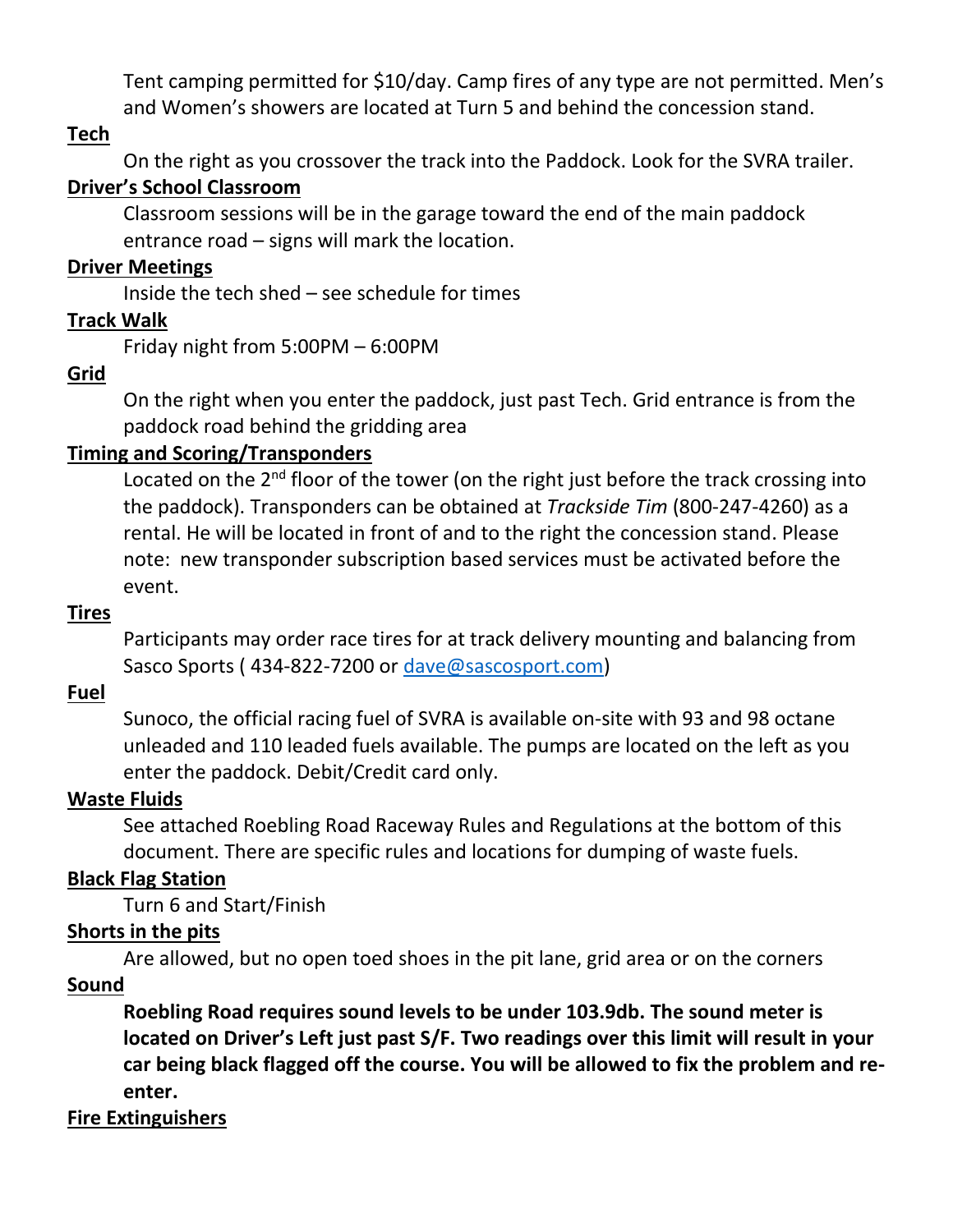Georgia State Law requires each competitor to have a fire bottle displayed in their paddock area with a minimum rating of 10ABC.

### **Head and Neck Restraints**

Are required

### **Nitrogen**

Not available on-site for this event.

### **Engines**

Local ordinance prohibit the running of engines between 8:00PM and 8:00AM each night and from 11:00AM – 12:00PM (noon) on Sunday. **(\$100 fine for noncompliance.)**

### **Pets**

See RRR Rules and Regulations below

## **Victory Circle**

Far end of the tech shed

### **Sunday night stay**

Rigs and Haulers may stay overnight Sunday night, February 16<sup>th</sup> in the Overflow parking area behind Registration (outside the paddock).

### **Concessions**

Available at the concession stand in the middle of the paddock.

## **Participant Dinner**

Saturday night in the concession building at 5:30.



# **Roebling Road Raceway Rules and Regulations**

All of us at Roebling Road want you to enjoy your visit. Observing the following guidelines and respecting the rights of those in our community will ensure that everyone has a great time and also help us maintain a friendly atmosphere. **\*\*NO VEHICLES ARE ALLOWED ON THE TRACK IF FIRE AND EMS PERSONNEL ARE NOT ON PREMISES.** 

\*The SPEED LIMIT entering the track on neighboring roads is 35 MPH. Please keep our neighbors in mind as you drive to the track. The speed limit inside the paddock is 5 MPH and allowed only for LICENSED drivers (16 and over). Please be aware of pedestrians and slower traffic.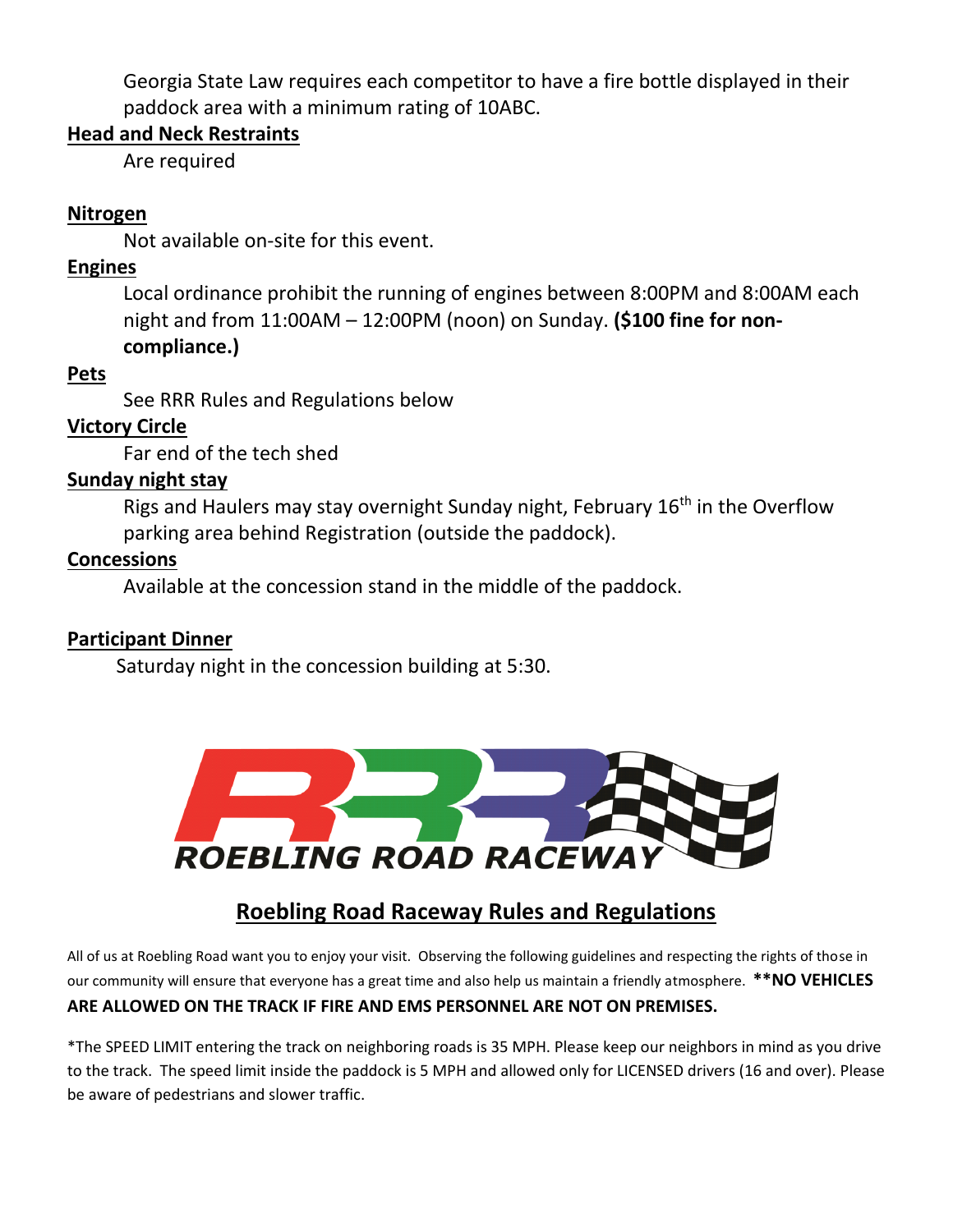\*ALL persons entering Roebling Road Raceway are required to sign the track or event waiver forms, including drivers, crew, and guests. Guests under the age of 18 will need to have a parent or guardian present to sign the minor waiver forms.

\*Illegal drugs, explosives, fireworks, firearms, potato launchers, sling shots, and guns of any type are prohibited.

\*Skateboards, skates, rollerblades, micro/mini racers/bikes, segways, go-peds without seats are not permitted. \***Pit support vehicles such as ATV's, golf carts, mopeds, etc. are to be used for race support only and MUST** have car numbers displayed on them. They must be used in a safe manner and may only be operated by licensed drivers (16 and over); unsafe driving includes but is not limited to double riding and speeding.

\*Please place all trash in trash barrels.

**IMPORTANT – There are three waste fluid stations for your use:** Dump WASTE OIL into 55-gallon drums marked "WASTE OIL". Dump WASTE FUEL into 55-gallon drums marked "WASTE FUEL". Dump COOLANT into 55-gallon drums marked "WASTE COOLANT". Dump BRAKE FLUID into 35-gallon drum located at the FUEL STATION marked "BRAKE FLUID".

Cross contamination of the above-mentioned fluids will result in a **\$1,000.00** fine to the event organizer.

\*Open-toed shoes are not allowed in hot areas such as the grid, pit lane, or corner stations.

\*Pets must be kept on a leash at all times. The leash may not exceed ten (10) feet in length and must be controlled by an adult. Please pick up after your pets. Pets are **not** allowed in any buildings.

\*Campfires or ground fires are not allowed at Roebling Road Raceway.

\*Please do not tape notices to any painted surfaces. Bulletin boards are provided for your convenience in restrooms and by the results board.

\*No bedding brakes or testing vehicles on infield roadways.

#### \***Fire code dictates that there is no parking on paddock roads.**

\*Track crossing while vehicles are on course is not permitted. Officials of the event may only cross the track at the discretion of the person in control.

\*NO JUMPING any fences. Violators will be escorted out of the facility.

\*DO NOT stand on PIT WALL or apply any tape to pit wall.

\*Guests under age 18 are not allowed in restricted areas, including the hot pits and grid.

\*The racetrack is closed to all motorized or electric vehicles at the end of the day's event. You may walk or bicycle on the track at this time.

\*The speed limit on pit lane is 40 MPH. The speed limit starts at the beginning of the white wall and stops at the end of the white wall. For the safety of pit lane workers, this limit will be enforced.

\***NO ALCOHOLIC BEVERAGE** is permitted until the track is cold. Any use during the races will result in the violators being escorted from the facility.